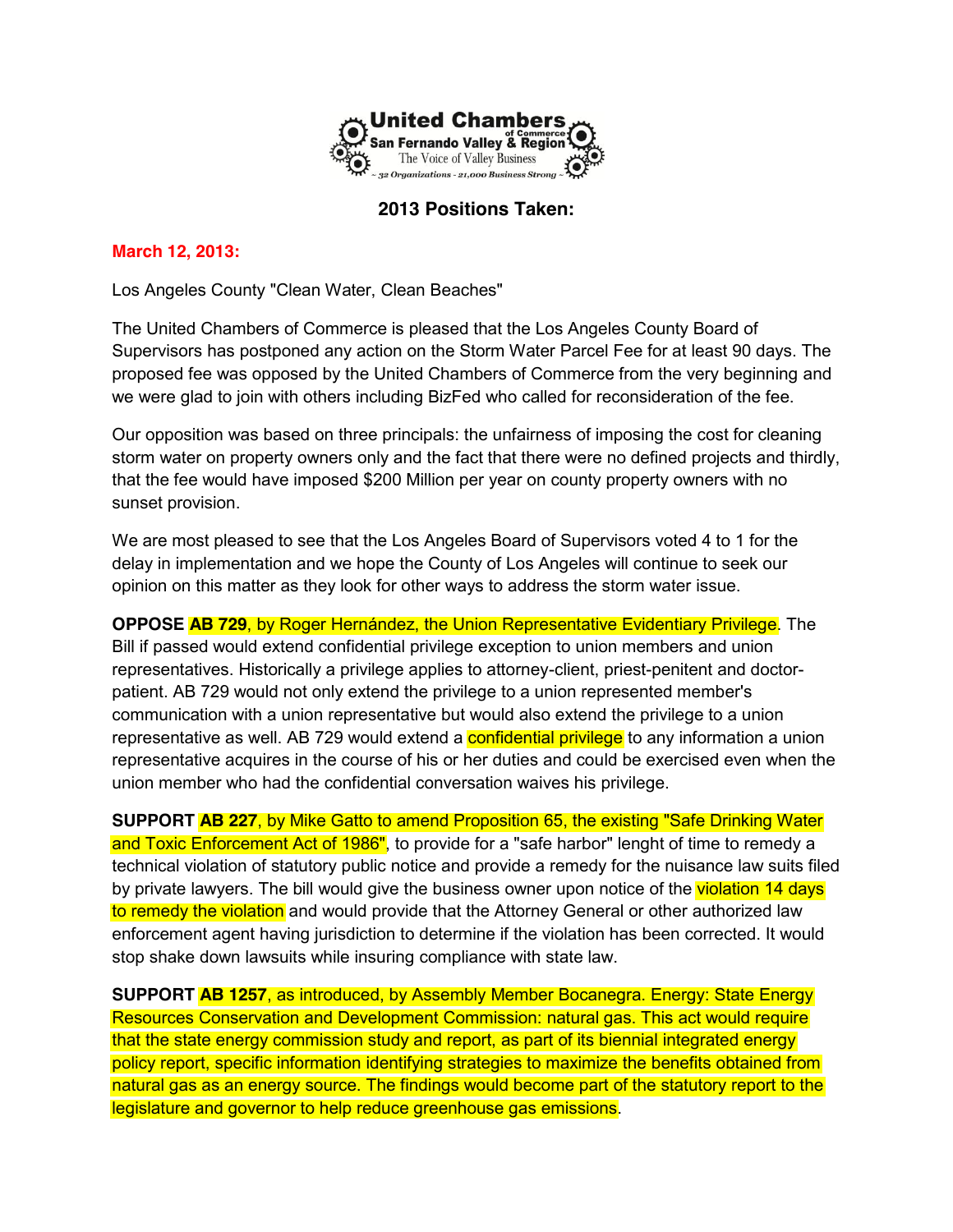**SUPPORT** the San Fernando Valley Council of Governments (COG) and its effort to address transportation challenges facing the Valley. The COG seeks to address transportation challenges and providing consensus support for solutions including improvements to new MetroLink tracks to separate freight from passenger traffic, a new MetroLink stop at Bob Hope Airport, new busway connections, carpool lanes and other forward looking projects.

**SUPPORT** the continued involvement and renewed leadership of the Valley Economic Alliance (VEA) regarding the new Los Angeles Economic Development effort in the San Fernando Valley.

The Valley Economic Alliance has demonstrated an ability to identify local business needs including employee training and develop programs that meet federal and state funding requirements. We stand with the VEA and endorse it as one of the best Valley-based organization to address local business needs.

# **April 15, 2013:**

### **SUPPORT HR 300:**

This will allow Israel to be part of the visa waiver program who has invested well over \$50 billion in the US since 2000.

### **SUPPORT AB 1065:**

This would require that a person released from State Prison who has served a previous prison term for which he or she was certified as a mentally disordered offender, or mentally disordered sex offender, be subject to parole supervision and to the court in the county in which the parolee is released.

### **SUPPORT SB 287:**

This would prohibit any person released from State Prison who has a prior conviction for a serious or violent felony, a crime for which the person received a third strike, or a crime that resulted in the person being classified as a high risk sex offender, from being released to post release community supervision.

### **SUPPORT AB 61:**

This legislation amends Section 22508.5 of the Vehicle Code to prohibit local governments from enacting ordinances that ban parking in space with a broken parking meter or a space controlled by a broken parking payment kiosk.

### **SUPPORT AB 405:**

Assemblyman Mike Gatto's (D-Los Angeles) legislation to help increase the efficiency of Los Angeles County's freeway system, one of the nation's most notoriously congested systems, passed its first legislative hurdle today, Assembly Transportation Committee by a vote of 15-1. The bill, AB 405, will create pilot project to help ease traffic congestion during non-traditional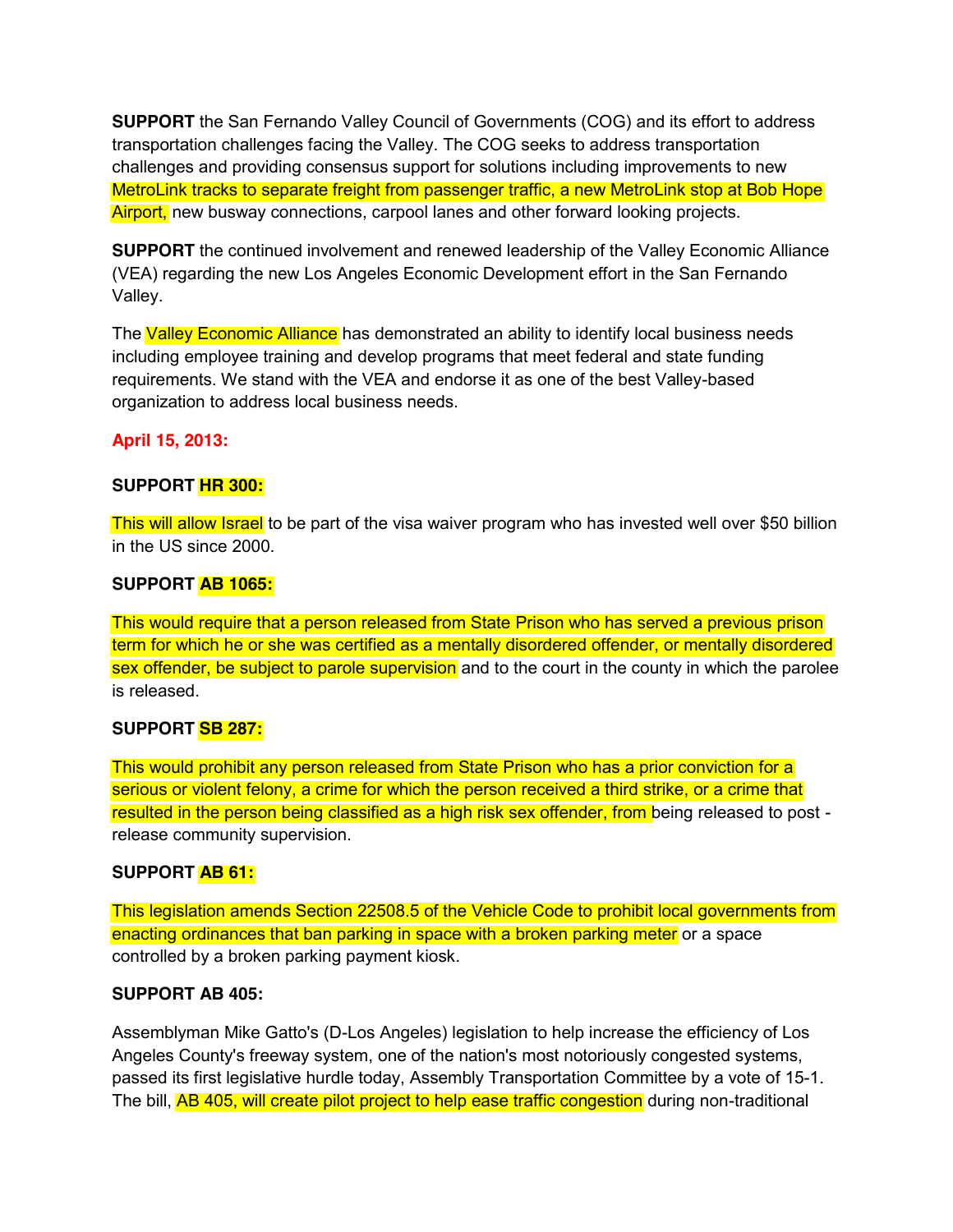commutes, by permitting single-occupancy vehicles to access the high-occupancy vehicle (HOV) lanes (also known as carpool lanes), during non-peak hours.

## **OPPOSE to AB 162:**

This bill would prohibit a local government from denying an eligible facilities request, as defined for a modification of an existing wireless communications facility that does not substantially change the physical dimensions of the wireless telecommunications facility, as specified.

## **OPPOSE the Education Budget Trailer language to Prop 30:**

The trailer bill as explained by **school finance** expert Bob Blattner on edsource.com "The proposal claims to be restoring basic school funding level for core programs service all students at the 2007-2008 levels, but it actually eliminates about \$2 billion in funding for basic educational necessities: money to buy schoolbooks, train teachers, repair buildings, stock libraries, hire counselors, hold smaller class sizes in high school. While some districts with large numbers of high-need students will get this money back as supplemental aid, districts without those students will forever lose funding for fundamental services to which all students are entitled."

### **May 20, 2013**

#### **OPPOSE ACA8:**

#### Investing in Jobs and Infrastructure

Currently a two-thirds vote is required for local government - counties, cities and special districts to pass general obligation bond measures to fund infrastructure projects. United Chambers opposes any legislation that would lower the voting threshold from two-thirds to 55% specifically ACA8.

#### **June 17, 2013**

**OPPOSE AB 880** which, among other things, would penalize employers who reduce their workforce below 50 employees or refuse to expand their workforce to 50 or more employees, where the motivation is to avoid health-care provision duties mandated under the federal Affordable Care Act. A prime objection to the bill is that getting into the motivation for employers' workforce hiring/firing decisions is difficult at best and overly intrusive at worst.

**SUPPORT AB 1079**, by Assemblymember Bradford (Enterprise Zones: Energy Management Plans) Current law authorizes the development of Enterprise Zones targeting economically distressed areas throughout California and providing special incentives designed to encourage business investment and promote the creation of new jobs. This bill would authorize a city, county, or city and county, as part of the administration of an **enterprise zone to develop energy** management plans jointly with the serving electric or gas utilities in order to reduce air emissions and promote economic development.

#### **August 19, 2013**

A motion was made by Rose Goldwater to oppose an agency imposing any fines without due process, motion was seconded.